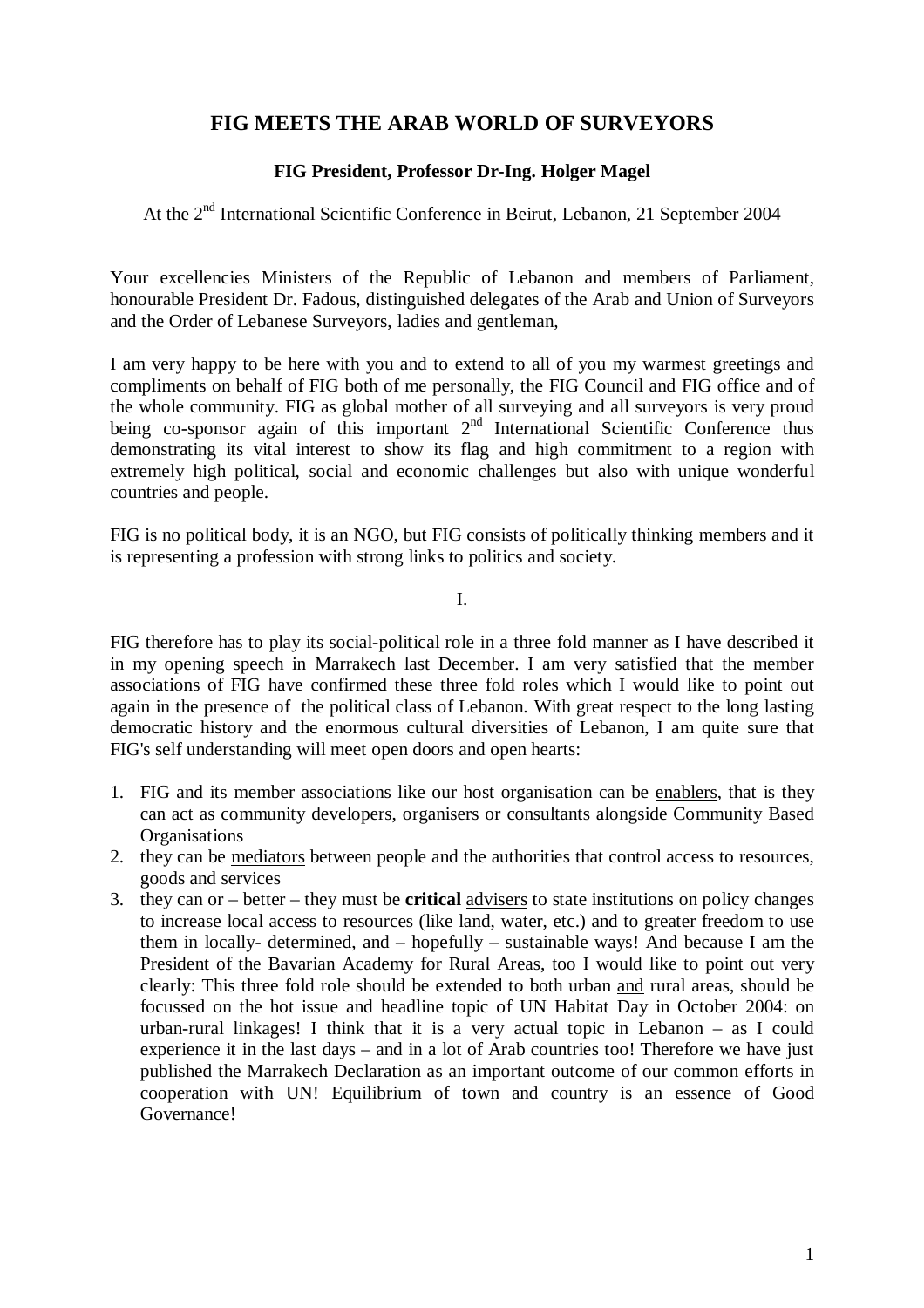As a scientific-technical federation FIG stands also for its role as an indispensable engine of incentives and innovations:

- innovations in technological, legal, educational and methodical procedures in the fields of SDI, GIS, cadastral standards and frameworks, survey engineering, laws and land administration, disaster prevention and risk management, e-government, education data base, location based services etc. We want to support our members in achieving the best appropriate results and approaches.
- innovations also in providing appropriate "institutional landscapes", i.e. in establishing for example balanced relationships between private and state sectors against an emerging world of civil society with a more and more merely activating and facilitating but no more fully providing state (see the Daily Star Beirut of September 20th: The Lebanese Makhzoumi Foundation helps evolve civil society !).
- Innovations finally in establishing professional standards and qualifications and mutual recognition frameworks in a globalizing world.

## III.

A lot of Arab countries have recently or within the last couple of years joined FIG. We are very happy about this. The Arab members share from our common main ideas and principles as they are:

- 1. We do not interfere in internal affairs, but we feel an obligation to say what we think to the best of our knowledge and belief.
- 2. Although we are a community with a rich and inspiring variety of different cultures, histories, skills and other sociopolitical contexts we do believe in the same principle professional ethics and values and especially we feel committed to "building a better world". Against this background we, as the global leader in the world of surveying, mapping and land management, have become a strong and very reliable partner of UN authorities like UN Habitat, UN FAO, UNEP, UNECE etc.
- 3. A new highlight in the success story of FIG is that last week I took over the Chair of the UN Habitat Professionals Forums Steering Committee and FIG office took over the management of this Forum, which consists of the international and Arab federations/unions of the surveyors, architects, landscape architects, urban planners etc. Why do I mention this? Because this Forum can better help not only to support UN but also can help FIG to strengthen its international influence in its role as a globally acting NGO and as part and partner of civil society, its interdisciplinary approach to work together with the disciplines and the professions, can strengthen finally, what is an additional goal of my presidency.
- 4. The broadening of surveyors range of activities towards the "trias of property, land and construction management". We are not only surveying and mapping people any more, not only "notaries public of the earth", but we are experts in the whole field of the management of land and land rights, of related planning and property like buildings, infrastructures, real estates and a lot of other resources.
- 5. By this we can deliver a lot of contributions to a more sustainable development either in the social, economic or ecological dimensions of Agenda 21 and the UN Millennium Declaration or in urban and rural areas (see Marrakech declaration). Congratulations to the award of UN Habitat about the reconstruction and renovation of Beirut!! I'm deeply